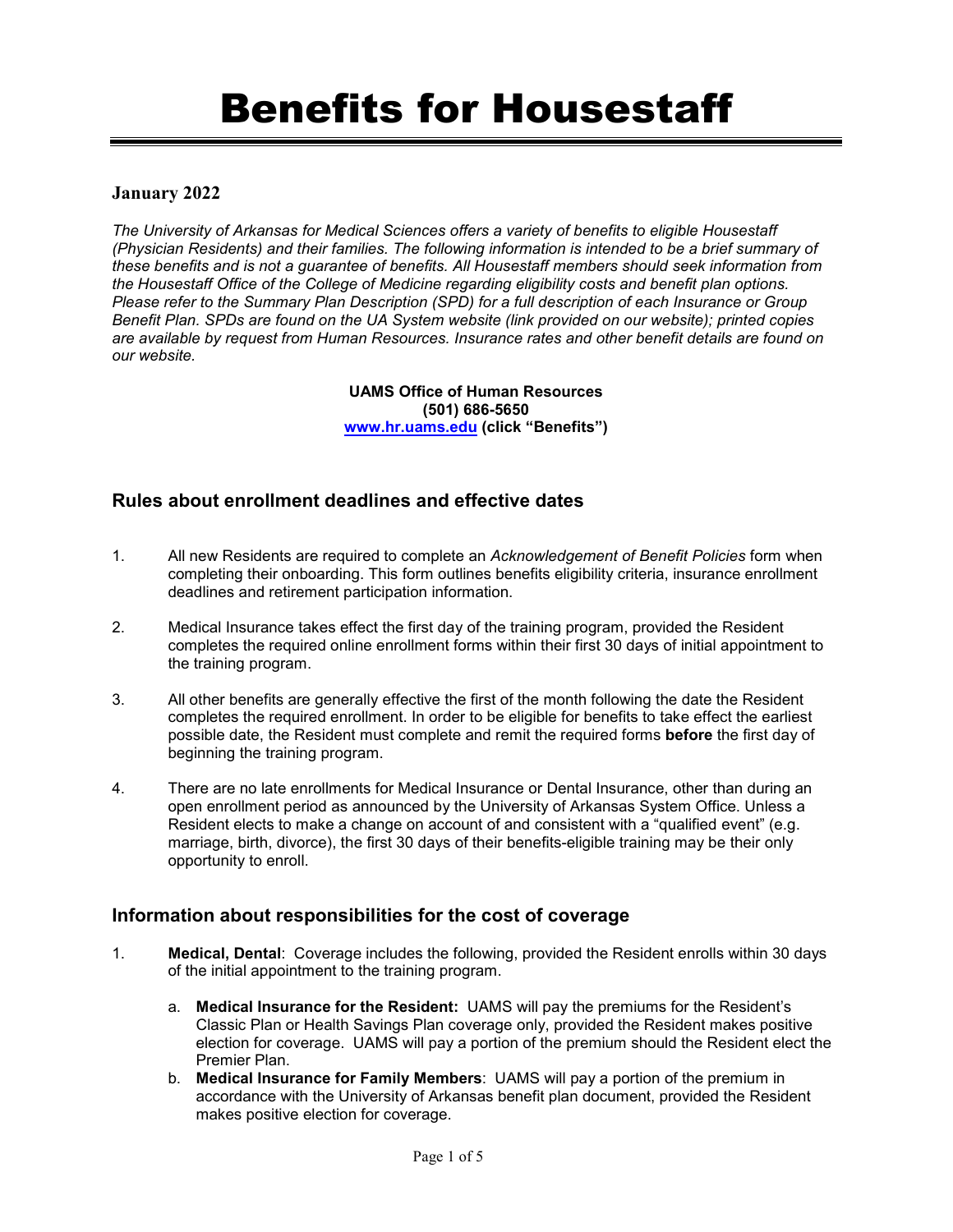- c. **Dental Insurance**: UAMS will pay a portion of the premium for the Resident and his/her family members in accordance with the University of Arkansas benefit plan document, provided the Resident makes positive election for coverage.
- d. **Basic Life Insurance for the Resident**: UAMS will pay the premiums for the Resident's coverage.
- 2. **Basic Life Insurance, Long Term Disability for the Resident**: UAMS will pay the premiums for the Resident's coverage. Coverage is automatic, no enrollment required.
- 3. **Other insurance plans,** including Vision, Optional Life, Dependent Life, Accidental Death & Dismemberment, and Critical Illness: the Resident is responsible for the cost of coverage, upon making positive election.

For information about the following descriptions, contact the UAMS Office of Human Resources by phone at (501) 686-5650, by email at [AskHR@uams.edu,](mailto:AskHR@uams.edu) or visit our web site, [www.hr.uams.edu.](http://www.hr.uams.edu/)

## **Medical Plan**

You have three medical plans to choose from: **Classic, Premier, and Health Savings**. All plans cover a wide range of traditional expenses such as doctor visits, surgical services, pregnancy, emergency room services, hospital stays, and diagnostic testing. Towards the goal of assisting you in being healthy, most in-network preventive care is covered in full, at no cost to you. All plans are administered by UMR but are self-insured by the University of Arkansas.

Classic is the primary plan. It is similar to an HMO as care can only be provided through in-network providers (exception for emergencies that arise while traveling). However, the network is nation-wide under UnitedHealthcare.

Premier is the "gold" plan with the highest premiums. But you'll pay the least out-ofpocket of the three medical options when you receive care from in-network providers. Benefits are also available out-of-network, although at a lower rate.

The Health Savings Plan has the lowest premiums. But until you meet the deductible, you pay for all expenses yourself. Once you meet the deductible, you share the cost of covered medical and prescription drug expenses with the Plan through coinsurance. This plan includes a Health Savings Account (HSA) – a tax-advantaged account used to pay eligible medical, dental, vision and prescription expenses. Money in your HSA stays with you year after year, no "use it or lose it" rule. The HSA belongs to you, which means you can take it with you if you leave the University. Your HSA grows through contributions made by the University and you. You cannot enroll in this plan if you have other health coverage. This plan is a qualified high deductible plan.

Rates, summary plan descriptions and a side-by-side "medical plans at a glance" comparison of the plan options are posted on our web site. Do not just look at the premium costs; carefully review the benefits to see which plan works best for you and your family.

Enjoy cost savings by choosing to come to UAMS for your care. The UAMS SmartCare benefit option is available under all three plans. You'll enjoy lower copays, deductibles and coinsurance costs, as well as a dedicated employee concierge to help you make appointments. To select a UAMS physician, visit [www.uamshealth.com.](http://www.uamshealth.com/)

Free disease management counseling for chronic conditions such as diabetes, asthma, hypertension, high cholesterol, obesity and tobacco use is available through UMR. Visit our web site for additional programs such the Real Appeal weight loss program and the Maternity Management program where you can save \$300 on hospital delivery costs.

Those who participate in the annual wellness program and complete the required steps are eligible to receive enhanced medical benefits the following year, including avoidance of a tobacco surcharge.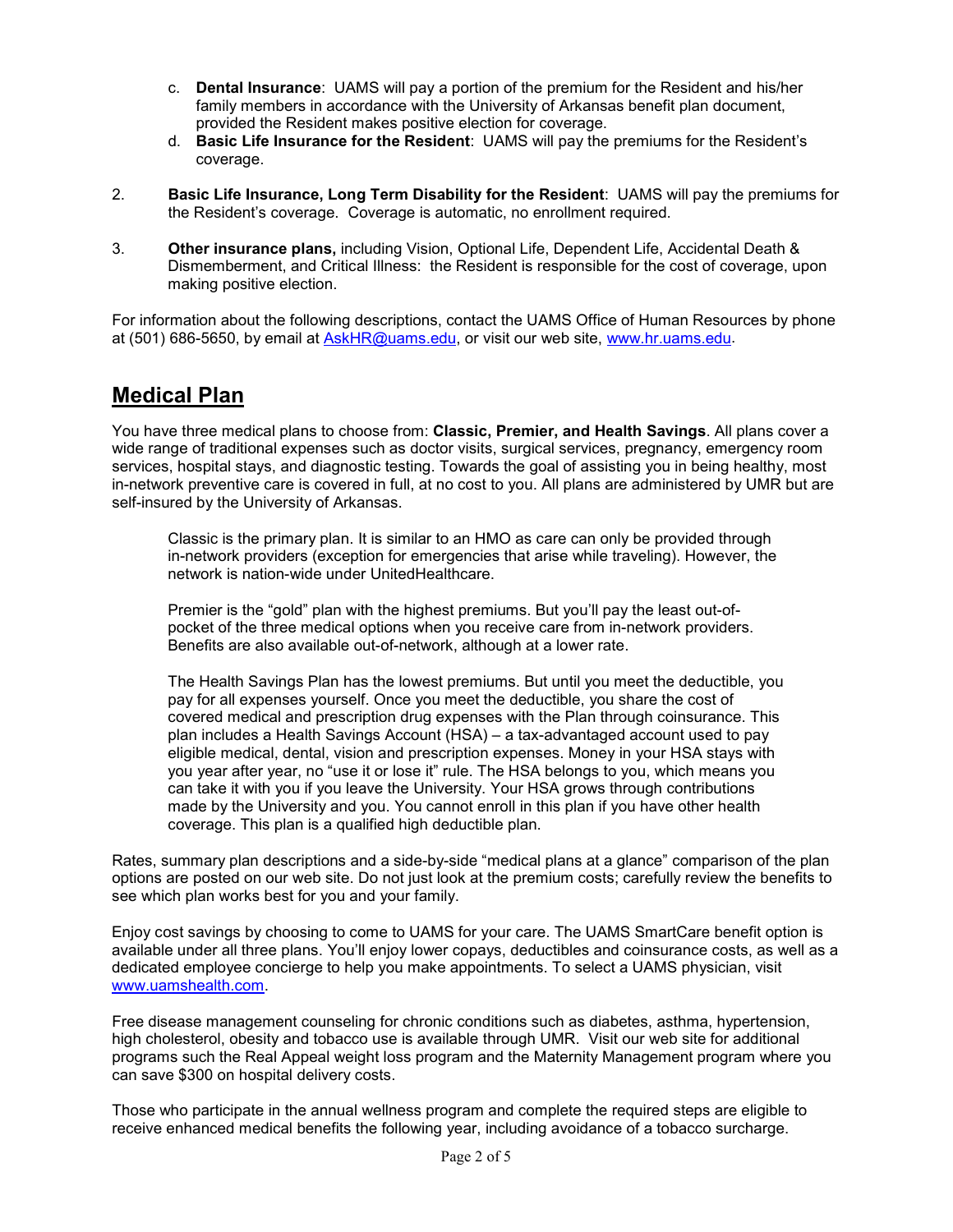#### **You may enroll in Medical Insurance at these times:**

1) within your first 30 days of employment (coverage takes effect the first day of your training program); or 2) within 30 days of a qualified event such as marriage, birth of a child, divorce, death or spouse's loss of coverage. Coverage takes effect the first day of the month following the date your written election and dependent documentation is received by Human Resources; however, newborns are covered retroactive to date of birth.

# **Dental Plan**

The dental plan is designed to assist you in maintaining good oral health. The plan helps you pay for basic dental exams, restorative care, cleaning services and preventive services. It also covers more intensive and specialty dental needs including extractions, oral surgery, crowns, bridges, spacers and implants, and partial orthodontia coverage for children. The dental plan is administered by Arkansas Blue Cross and Blue Shield but is self-insured by the University of Arkansas.

Dental benefit details can be found on our web site.

#### **You may enroll in Dental Insurance at these times:**

1) within your first 30 days of employment; or 2) within 30 days of a qualified event such as marriage, birth of a child, divorce, death or spouse's loss of coverage. Coverage takes effect the first day of the month following the date your written election and dependent documentation is received by Human Resources.

## **Vision Plan**

The vision plan benefits those who have vision impairments and wear corrective eye wear. The plan helps to lower your out-of-pocket costs when you get an eye exam and purchase frames, lenses or contacts.

You may enroll in the vision plan within your first 30 days of employment. Newly eligible family members (e.g. new spouse) may also be added within 30 days, with documentation. Open enrollment periods will be offered at the discretion of the carrier.

Visit our web site for a detailed description of the two visions plans, Basic and Enhanced.

## **Life Insurance**

Life insurance provides a payment to family or other beneficiaries in the event of your death. UAMS provides **Basic Life Insurance** to you at no cost. Coverage is equal to one times your salary, up to a maximum of \$50,000.

You may purchase an additional one, two, three, or four times your salary (up to a maximum of \$500,000) by enrolling in **Optional Life Insurance**. Again, the benefit is payable to your beneficiary in the event of your death.

You may purchase life insurance on your spouse and eligible children by enrolling in **Dependent Life Insurance**. The benefit is payable to you in the event of their death. You may choose \$10,000, \$15,000, or \$20,000 coverage for your spouse. Children are automatically covered at one-half of the elected spouse's coverage.

These plans are described in detail in the SPD's found on the UA System web site. You may enroll in the Optional and/or Dependent Life Insurances within your first 30 days of employment. After this period you can apply for coverage through Evidence of Insurability, but the carrier reserves the right to deny coverage based on health condition.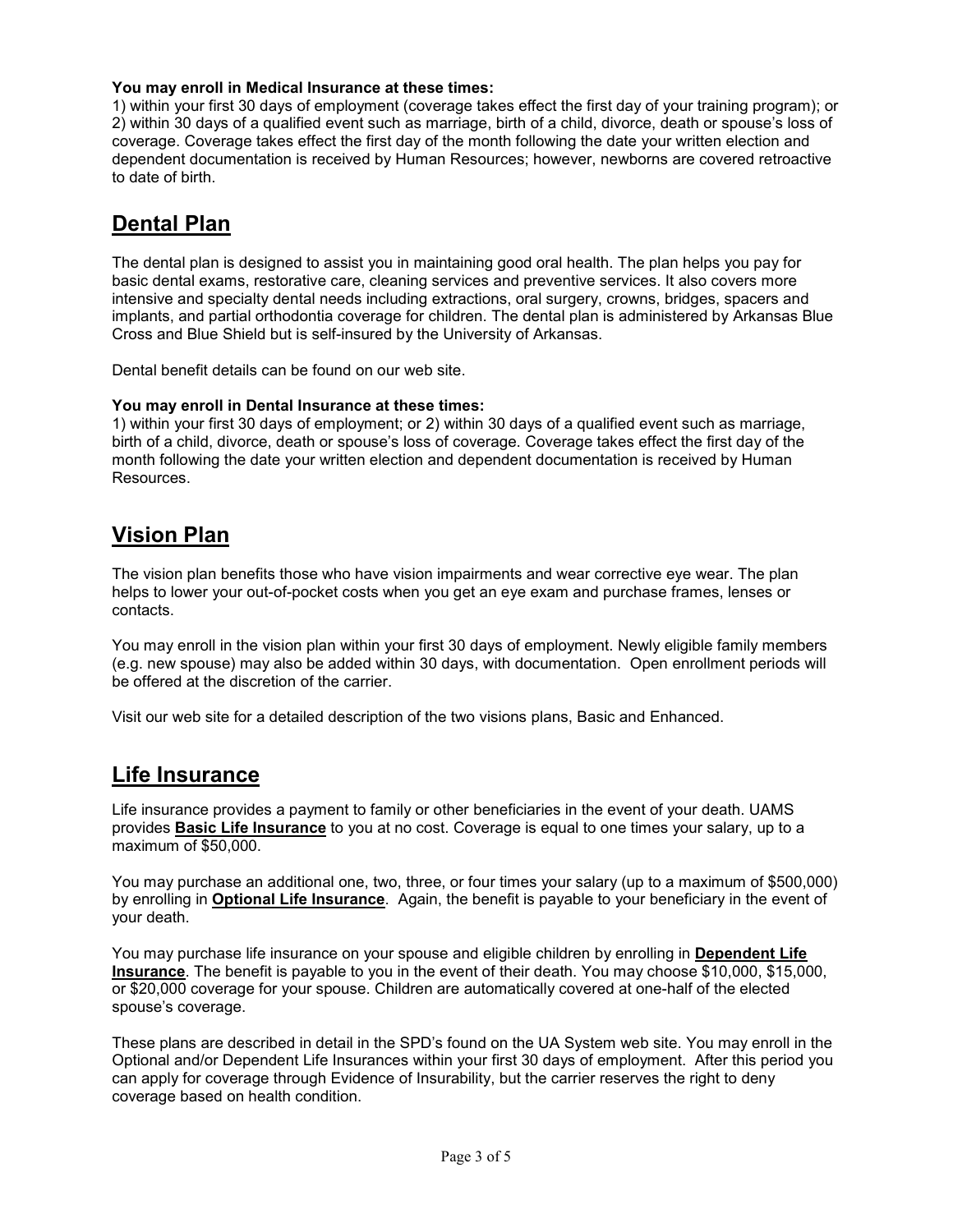# **Accidental Death and Dismemberment**

You may purchase AD&D insurance to provide coverage for yourself, your spouse and your eligible children in the event of accidental death (full benefit) or dismemberment (partial benefit). Coverage amounts are available in \$25,000 increments up to a maximum of \$300,000. If you elect family coverage, you would first elect your coverage amount; then your spouse is covered at 60% of that amount and children are covered at 20% of that amount up to \$25,000.

You may enroll in or change AD&D insurance at any time. Changes take effect the first of the following month. Details can be found on our web site.

## **Disability**

Disability coverage assists in replacing earnings in the event of a long-term injury or illness which prevents you from working. UAMS provides **Long Term Disability** coverage to eligible Housestaff at no cost, through The Standard Insurance Company. The monthly benefit amount is 60% salary replacement based on earnings as of last day of work prior to disability.

# **Critical Illness**

The Critical Illness plan pays money directly to you in a lump-sum should you or a covered family member be diagnosed with invasive cancer, heart attack, stroke or other critical illness. You may use this payment as you see fit, such as paying for copays and deductibles, travel to treatment centers, child care, rent, etc. A \$50 annual wellness credit is also paid for completing a health screening test such as a mammogram or colonoscopy. \$10,000 and \$20,000 coverage is available. Visit our web site for rates and a complete list of qualifying conditions.

You may enroll in Critical Illness Insurance within your first 30 days of employment. Changes may also be made within 30 days of a qualified event such as marriage or birth of a child. Coverage takes effect the first day of the month following the date of your written election.

# **Section 125 Flexible Benefit Plan**

Section 125 of the United States Tax Code allows for your medical, dental and vision premiums to be deducted on a pre-tax basis, thereby reducing your taxable income. All employees enrolled in any of these plans will automatically have their premiums deducted on a pre-tax basis.

While our insurance plans do cover many health care expenses, there are co-payments, deductibles and services which may not be covered. With our **Health Care Flexible Spending Account**, you may set aside up to \$2,750 annually through payroll deductions to be used for such out-of-pocket medical expenses, and thereby pay for these expenses with pre-taxed dollars. This increases your take-home pay by reducing your taxes. Many employees choose to establish an account to pay their medical insurance co-pays and deductible, plus out of pocket costs for orthodontia and prescription eyewear.

With a **Dependent Care Flexible Spending Account**, you may set aside up to \$5,000 annually through pre-tax payroll deductions to be used for dependent care expenses (\$2,500 if you are married and file separately). The account may be used to help pay for daycare or care of other immediate family members while you work. If you elect to participate, you may not take the childcare credit for the same expenses when you file your income tax returns.

You may elect to participate in a Flexible Spending Account within your first 30 days. The next opportunity to renew or change your election will be the annual open enrollment period, to be effective January 1 of the following year. You may also make changes within 30 days of a qualified event (as defined by the IRS; includes marriage, birth of a child, divorce and death).